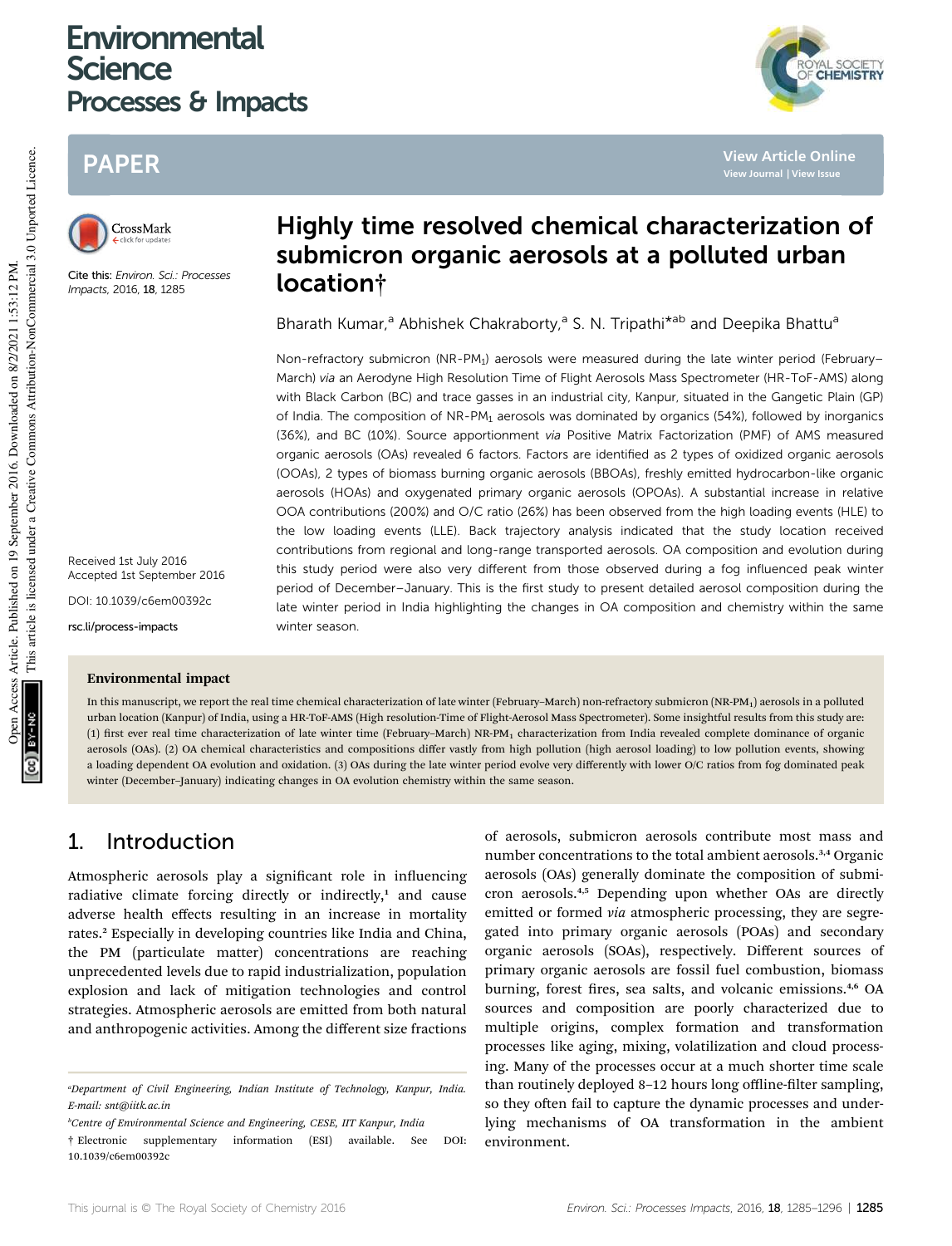In the last decade, real-time aerosol mass spectrometer measurements coupled with receptor-only based factor analysis have revolutionized source apportionment studies.<sup>7-9</sup> Zhang et al. (2007)<sup>10</sup> used Multiple Component Analysis (MCA) to resolve further the OOA (oxidized OA, a surrogate of the traditional SOA) into OOA-I (highly oxidized) and OOA-II (less oxidized). Lanz et al. (2007)<sup>11</sup> first used Positive Matrix Factorization  $(PMF)^{12}$  to resolve the Q-AMS data into six components: OOA-I, OOA-II, charbroiling, wood burning, HOAs (hydrocarbon-like OAs) and minor sources. Other types of OAs like biomass burning OAs (BBOAs),<sup>13,14</sup> cooking related OAs (COAs)<sup>15</sup> and nitrate rich OAs (NOAs)<sup>16</sup> were also identified based on characteristic fragments at  $m/z$  60 ( $C_2H_4O_2^{\text{+}}$ ), 55 ( $C_3H_3O^{\text{+}}$ ), and 58  $(C_3H_8N^+)$  signals, respectively. Currently, PMF is the most widely used source apportionment tool throughout the world.<sup>11,17,18</sup>

This paper presents high resolution time-of-flight AMS (HR-ToF-AMS, hereafter abbreviated as AMS) data collected in an urban background in Kanpur located in the Indo-Gangetic plain (IGP). The IGP accommodates nearly 40% of the total Indian population and has undergone large scale urbanization and land use changes. Numerous offline filter based studies have been carried out at various locations in the IGP, especially in Kanpur.<sup>19-23</sup> However, only a handful of efforts have been made to explore the sources, variability and composition of the OA24,25 in real time, mostly during peak winter/pre-winter time. To devise an effective control strategy for pollution control and air quality improvement, seasonal variations of the sources, their chemical composition, and formation mechanisms are required. Therefore, this late winter study will provide valuable insights into those important parameters for the first time at this polluted location. Comparisons of the same parameters with peak wintertime aerosols are made to provide some novel information on how and why aerosol characteristics change from fog dominated peak winter to late winter periods.

### 2. Sampling and methodology

#### 2.1 Site description

The measurement of non-refractory submicron ambient aerosols ( $NR$ - $PM_1$ , part of the submicron aerosols that evaporates within few seconds at 600 °C (ref. 26)) was carried out at the Centre for Environmental Science and Engineering (CESE) in the Indian Institute of Technology (IIT), Kanpur (26.46 $\mathrm{N}$ , 80.32°E, 130 amsl). The sampling was carried out from  $12<sup>th</sup>$ February to  $22<sup>nd</sup>$  March of 2013. It is one of the most densely populated (1452 persons per sq km as per the 2011 census) and highly polluted areas in the IGP region.<sup>21,24</sup> It is one of the major industrial hubs, and many coal fired power plants are clustered in this region. Panki power plant is the nearest one, located nearly 3 km downwind of the IIT Kanpur campus. Grand Trunk (G-T) road is nearly 1.5 km from the sampling location which has moderate traffic in the daytime with heavy duty vehicles plying in the city from 21:00 h to 07:00 h. Several sources like automobile and industrial emissions, biomass burning, cooking and residential cooking and agricultural activities<sup>27</sup> contribute to aerosol loadings in this area. Along with the above

mentioned sources, trash burning is a major concern in the city which includes paper, wood, plastics and other garbage for heating in the winter season.

#### 2.2 Instrumentation

The real-time measurement of ambient  $NR-PM_1$  composition (organics, sulfate, nitrate, ammonium and chloride) was carried out with a HR-ToF-AMS (High Resolution Time of Flight-Aerosol Mass Spectrometer).<sup>7</sup> Here, only a brief description of the AMS working principle is given. It has three regions namely, an inlet system, particle sizing region and particle detection region. In the inlet region, there is an aerodynamic lens system<sup>28,29</sup> which focuses the aerosols into a narrow beam. At the end of the inlet system, there is a chopper which modulates the particle beam through 'Open' and 'Closed' modes. Due to supersonic expansion, the particles attain size dependent velocities and move in the sizing chamber. The known length of the chamber and time taken to reach the detection region give the particle velocity through which sizing of the particles is done.<sup>30</sup> Further, the particles have an impact on a vaporizer at 600 $\degree$ C, so the nonrefractory portion of those aerosols are vaporized and then ionized *via* standard 70 eV electron impact. Finally, the ionized fragments go to the mass spectrometer region for detection and mass quantification. Additional details on the HR-ToF-AMS can be obtained from the study of Canagaratna et al. (2007),<sup>8</sup> DeCarlo *et al.* (2006),<sup>7</sup> Drewnick *et al.* (2005).<sup>31</sup> The HR-ToF-AMS is capable of measuring the high resolution mass spectra of the species, which can provide the elemental composition of organic aerosols.<sup>32</sup>

Regular ionization efficiency (IE) calibrations were done before, during and at the end of the campaign. IE/AB (air beam, signal intensity of *m*/*z* 28) values were found to be very stable with only 5–10% variation throughout the campaign. The calculated average relative ionization efficiency (RIE) value used for NH $_4^+$  is 5.6 while for organics it was assumed to be 1.4. The HR-ToF-AMS was operated in V-mode and W-mode alternatively with a duration of 1 minute each. In this study, only V mode data were used to generate mass spectra for PMF analysis as they have a high signal to noise (S/N) ratio. HEPA (high efficiency particulate arrestance; Whatman) measurements were also carried out every other day and during the IE calibration to remove gaseous interference from the AMS spectra.

For the black carbon measurement, an Aethalometer (AE 42, Magee Scientific) was operated at a flow rate of 2 L  $min^{-1}$  at seven different wavelengths (370, 470, 520, 590, 660, 880 and 950 nm) with a time resolution of 15 minutes. Mass concentrations at 880 nm represent black carbon which is considered for this study. 1 h averaged meteorological data including temperature, rainfall and relative humidity (RH) were measured through an Automatic Weather Station (AWS). A scanning mobility particle size analyzer (SMPS) was also deployed during the study period. A Thermo Fisher NO*<sup>x</sup>* (nitrogen oxide) analyzer (model 42i),  $SO_2$  (sulfur di-oxide) analyzer (model 43i),  $O_3$ (ozone) analyzer (model 49i) and CO (carbon mono-oxide) analyzer (model 48 $i$ ) were deployed to measure  $\rm NO_x$ ,  $\rm SO_2$ ,  $\rm O_3$  and CO respectively with 15 min time resolution. However, apart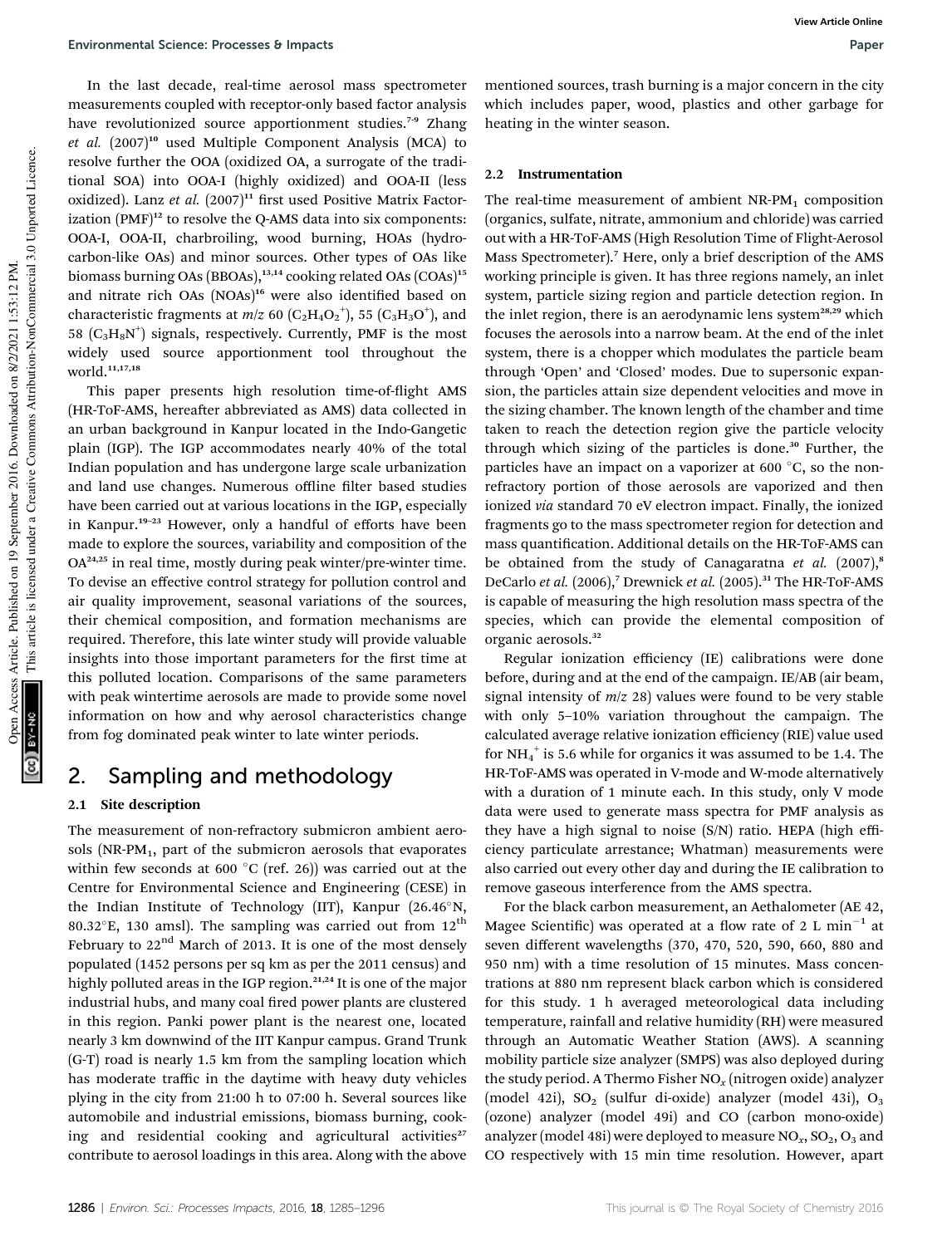from CO, other gas analyzers were very rarely used for ambient sampling as they were used in another chamber experiment, so only CO data are reported in this study.

#### 2.3 Data analysis

The scientific data analysis package Igor (ver. 6.3 A, Wavemetrics) was used for the AMS data analysis. A collection efficiency (CE) value of 0.5 was used to calculate mass concentrations of different aerosol species in AMS. CE is a factor used to compensate for the aerosol particles lost during transmission through aerodynamic lenses and/or bounces off vaporizer surface without getting ionized.<sup>33</sup> This value of CE  $(=0.5)$  is calculated using Middlebrook *et al.*  $(2006)^{34}$  formulation and found to be satisfactory for this location from previous studies.<sup>24,25</sup> In this study also,  $CE = 0.5$  yielded an almost 1 : 1 correlation (Fig. S1 in the ESI†) with SMPS mass (converted from the volume concentration assuming a particle density of 1.4  $\rm{g\,cm^{-3}}$ ), so the choice of this CE value is justified. RIE values of 1.1, 1.2, 1.4, 1.3 and 5.6 were used for the HR fragments of nitrate, sulfate, organics, chloride, and ammonium, respectively. Elemental analysis of HR data is carried out using A–A (Aiken–Ambient method).

In the present study, PMF was applied on the organic spectra by using a PMF evaluation tool  $($ PET v2.04 $)$ <sup>18</sup> which is a graphical interface developed by Colorado University, Boulder based on the PMF2 model.<sup>35</sup> Details of these can be found in the previously published literature.12,18 A total of 407 HR species and 22 773 data points were used. For the whole dataset, a minimum error was introduced for single ion values.<sup>18</sup> The bad *m*/*z* values (fragments with a signal to noise ratio  $(S/N) < 0.2$ ) were completely removed while the species with  $0.2 < S/N < 2$  were considered as weak and down-weighted by a factor of 2. The model was run from  $p = 1$  to 8 in robust mode. The PMF's f peak values were considered from  $-5$  to 5 with an incremental step of 0.5. A six factor solution was chosen as OA components, depending on the correlation with both internal and external factors. A detailed explanation of the factors is given in Section 3.

The effects of regional and long-range transport on NR-PM<sub>1</sub> aerosol loading and composition are determined by performing a back trajectory (BT) analysis using the Hybrid Single-Particle Lagrangian Integrated Trajectory (HYSPLIT4) model developed by NOAA/Air Resources Laboratory (ARL).<sup>36</sup> The meteorological data used in the computation of the trajectories come from the Global Data Assimilation System archive maintained by ARL (available online at http://www.ready.arl.noaa.gov/archives.php). First, 48 h back trajectories starting at 500 m above the ground in Kanpur (26.46 $\textdegree$ N, 80.33 $\textdegree$ E) were calculated for every 6 hours throughout the study period. Next, the trajectories were clustered according to their similarities in terms of spatial distributions using HYSPLIT4 software. The clustering principles and processes are described in the software user guide.<sup>37</sup> The six-cluster (denoted as C1 to C6) solution was considered optimum for clustering according to the change in the total spatial variance. After clustering, the  $PM_1$  chemical compositions corresponding to the BTs in each cluster were averaged and plotted.

### 3. Results and discussion

### 3.1 General characteristics of  $PM<sub>1</sub>$  and BC

Fig. 1b and c show the time series of non-refractory species namely organics, ammonium, sulfate, nitrate and chloride along with black carbon measured by the AMS and Aethalometer, respectively. All the values reported in this manuscript are of 15 min time resolution; 1 min AMS data are also averaged to 15 min to match other collocated instruments. The average PM<sub>1</sub> loading was found to be 51 ( $\pm$ 30) µg m<sup>-3</sup> varying from 8  $\mu$ g m<sup>-3</sup> to 210  $\mu$ g m<sup>-3</sup>. Among the major species, organics ranged from 4  $\mu$ g m<sup>-3</sup> to 133  $\mu$ g m<sup>-3</sup> with an average loading of 32 ( $\pm$ 19)  $\mu$ g m<sup>-3</sup> while sulfate and nitrate varied from 1  $\mu$ g m<sup>-3</sup> to 28  $\mu$ g m<sup>-3</sup> and 0.1  $\mu$ g m<sup>-3</sup> to 33  $\mu$ g m<sup>-3</sup> with average loadings of 6 ( $\pm$ 4) µg m<sup>-3</sup> and 7 ( $\pm$ 3) µg m<sup>-3</sup>, respectively. BC concentrations varied from 0.2 to 38  $\mu$ g m<sup>-3</sup> with an average of 6 ( $\pm$ 4) <sup>m</sup>g m<sup>3</sup> . The average meteorological parameters, *i.e.*, temperature and relative humidity (RH), are shown in Fig. 1a. The average temperature and RH values were found to be 21.9  $^{\circ}$ C  $(\pm 5 \degree C)$  and 69.4%  $(\pm 17.3\%)$  for the overall campaign.

Overall, non-refractory species account for  $>80\%$  of PM<sub>1</sub>, with organics contributing nearly 50% of the total  $PM_1$ concentration (Fig. 2a). A strong diurnal variation has been observed for all the species except sulfate (Fig. 2b). The sharp decrease in all the species concentrations from late morning (11:00 h) to evening (18:00 h) is mainly due to temperature driven boundary layer expansion (Fig. 2b) which dilutes the concentration.

The organics concentration showed an increasing trend from 06:00 h and peaked around 09:00 h, mainly due to rush hours and also due to the local biomass and trash burning for domestic purposes. The evening rush hour from 17:00 h to 21:00 h, decreasing boundary layer heights, along with trash and biomass burning activities increased the OA concentration. OA concentration reached a peak around 23:00 h mainly due to the combination of lowest PBLH and additional contributions from heavy duty vehicles plying in the city. Nitrate and sulfate also increase during evening hours with a combination of vehicular emissions and lower boundary layer heights. BC contributes around 10% of total  $PM_1$  (NR-PM<sub>1</sub> + BC) mass, and its diurnal pattern is very much similar to that of OA but with less variation. This suggests that BC is also getting released with the organics from sources like traffic emissions, biomass burning, *etc.*, and since it is less prone to atmospheric aging, its value was relatively stable than that of OAs. The O/C ratio increased during the afternoon due to photochemistry and decreased at night time due to more primary emissions and less efficient nocturnal chemistry (Fig. 3a).

The overall O/C ratio of OA during the campaign period was 0.51 with daytime (6–18 hours) O/C of 0.58 being much higher than the night time (18–6 hours) O/C of 0.45. The OA/BC ratio follows an opposite trend to the O/C ratio, which indicates that higher OA loadings are mostly associated with primary organics. The highest OA/BC ratio was observed during evening traffic rush hours when biomass burning activities also take place. This indicates that BB activities emit more OAs compared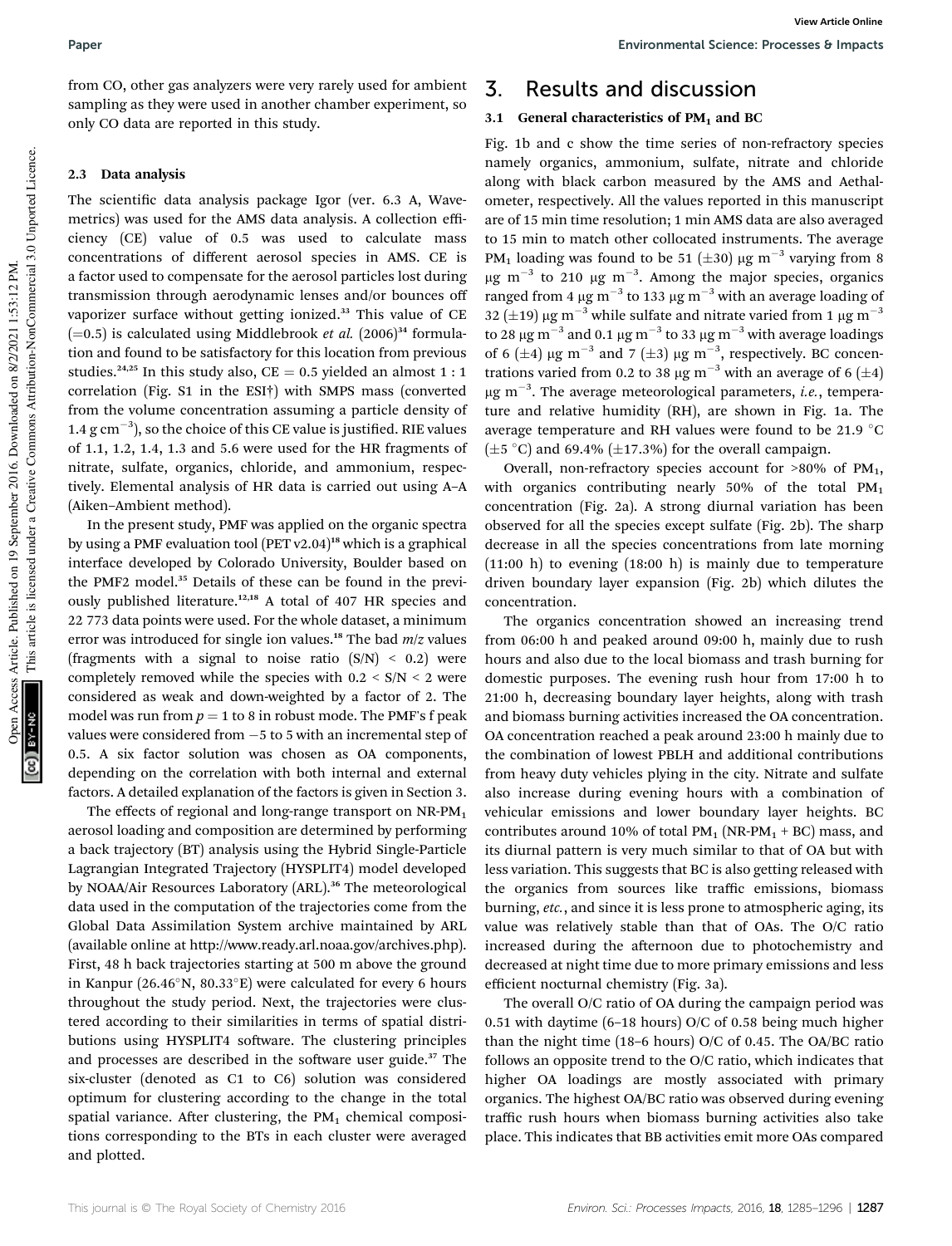

Fig. 1 (a) Time series (15 min resolution) of temperature (T, °C) and relative humidity (RH, %). (b) Nitrate, sulfate and ammonium mass concentrations ( $\mu$ g m<sup>-3</sup>). (c) Organics, chloride, and BC concentrations ( $\mu$ g m<sup>-3</sup>).

to BC, in the late night emissions from heavy duty vehicles contribute more BC leading to a decrease in the OA/BC ratio. The Van Krevelen diagram (H/C *vs.* O/C plot, Fig. 3b) indicates that OAs evolved with a slope of  $-0.63$ , this relatively shallow slope indicates that either functionalization reactions are happening with –OH/–COOH groups being added to the organic molecules or a –COOH group is being added with the fragmentation of the carbon backbone.<sup>38,39</sup> A strong anti-correlation is also observed (Fig. S2†) between f60 (biomass burning marker) and f44 (a marker for carboxylic acids), this is very similar to what is reported by Cubison *et al.*<sup>40</sup> from Mexico city during a study of a biomass burning plume. This strong anti-



Fig. 2 (a) Average NR-PM<sub>1</sub> chemical composition based on the AMS data. (b) Diurnal profiles of NR-PM<sub>1</sub> species, PBLH (planetary boundary layer height, 3 h resolution data) and BC.

ල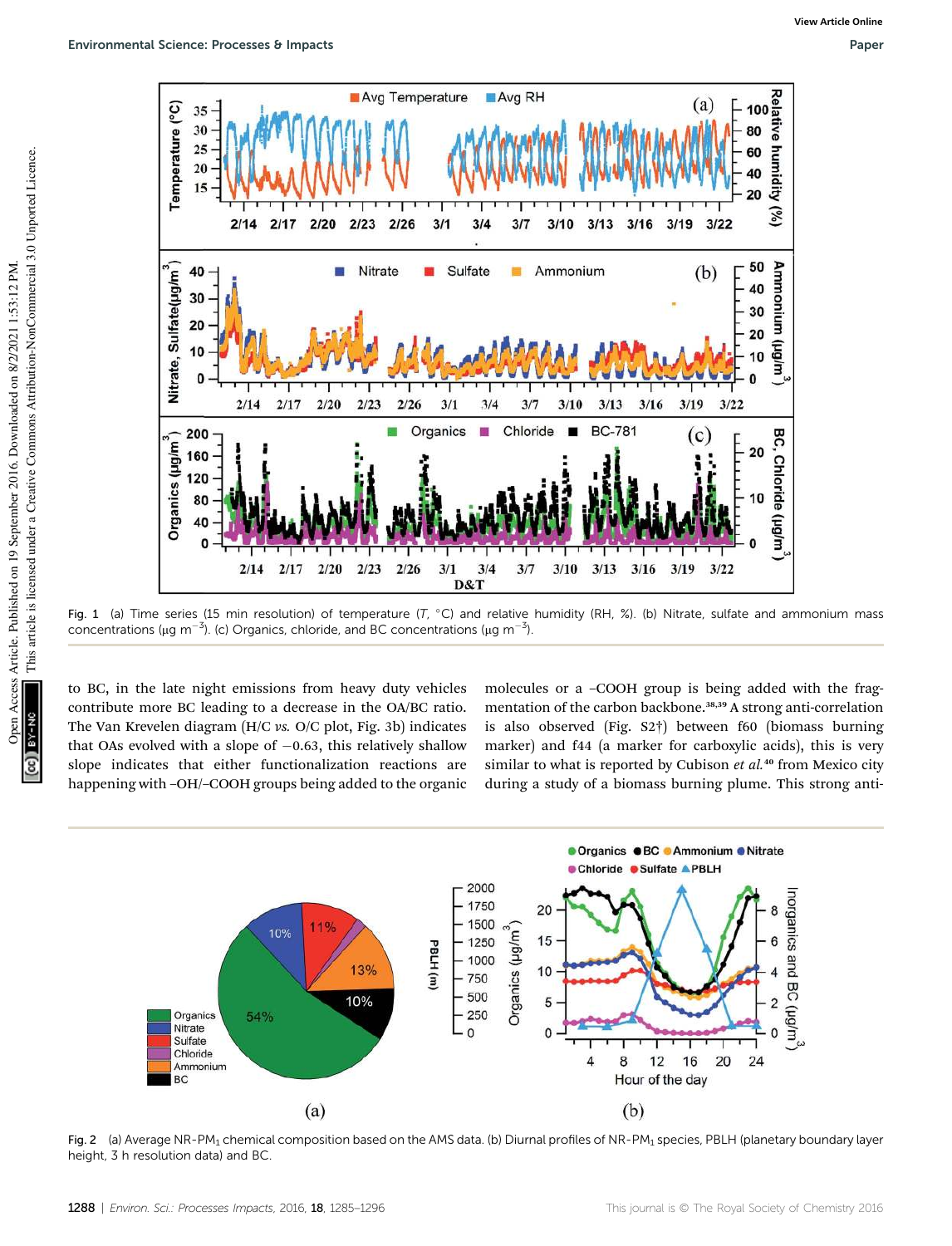

Fig. 3 (a) Diurnal variations of elemental and OA/BC ratios (b) Van Krevelen diagram showing the evolution of organic aerosols along with H/C and O/C of the identified OA factors from this study.

correlation indicates that the moderately oxidized biomass burning OA is being continuously oxidized to a more oxidized carboxylic acid fraction *via* ambient processing.<sup>40</sup>

Inorganics have contributed nearly 34% by mass to  $PM_1$ , with ammonium dominating (12%), followed by a 10% contribution for both nitrate and sulfate and 2% for chloride. Among all of them, sulfate shows a weaker diurnal profile suggesting its regional transport and/or photochemical production. The continuous emission of  $SO<sub>2</sub>$  from a nearby coal fire power plant and its subsequent atmospheric processing may have contributed to the additional production of secondary sulfate as reported in previous studies from this location.<sup>19,41</sup> The diurnal profile of nitrate is driven by high RH and lower temperatures that result in gas to particle phase transformation of  $HNO<sub>3</sub>$ . The NO*<sup>x</sup>* coming from vehicular emissions reacts with ammonia to form  $\text{NH}_4\text{NO}_3$ .<sup>21,42</sup> The diurnal profiles of nitrate, sulfate, and chloride matched with that of ammonium particularly in the morning time from 06:00 h to 11:00 h indicating possible neutralization of inorganic anions by ammonium leading to the formation of  $NH_4NO_3$  (ammonium nitrate),  $(NH_4)_2SO_4$ (ammonium sulfate) and NH4Cl (ammonium chloride). The relative contribution of chloride is much higher (2%) compared to that reported in other global studies (0.2%, New York, Sun *et al.*, 2011 (ref. 16) and 1%, Mexico, Aiken *et al.*, 2010 (ref. 13)), and is expected to be coming from biomass/trash burning in the winter period.44,45 To know the extent of neutralization of the aerosols, the ratio of NH<sub>4</sub>  $^+_{\rm measured/NH_4}$   $^+_{\rm expected}$  [=(NH<sub>4</sub>  $^+/18)/(2\times$  $SO_4^{2-}/96 + NO_3^-/62 + Chl^-/35.5]$  was calculated. The value turned out to be 1.08 which shows that the aerosols were completely neutralized during the study period.

### 3.2 Organic aerosol source apportionment via PMF (positive matrix factorization)

Fig. 4 shows the various factors, their time series, diurnal profiles and percentage contribution. A six factor solution was chosen based on the diurnal profiles,  $O/C$  ratios, correlations with the tracers and residual errors. PMF diagnostics and correlations with the tracers are shown in Fig. S3 and S4.† Table S1 in the ESI section† describes the rationale behind choosing the number of PMF factors. Fig. S5 and S6† show the factor profiles, diurnal pattern, and residues for 5 and 7 factor PMF solutions.

3.2.1. HOA and OPOA. The mass spectrum of HOAs found here is quite similar to the one found in many previous studies<sup>11,16,18,46</sup> and is characterized by the large peaks at  $m/z$  55 and 57 (Fig. 4a). The mass spectrum is dominated by the saturated  $C_nH_{2n+1}$  (29, 43, 57, and 71) and unsaturated hydrocarbons  $C_nH_{2n-1}$  (27, 41, 55, 69, and 83).<sup>43,47</sup> This factor contributes nearly 16% to the overall OA (Fig. 4b)and the O/C ratio of this factor is 0.12 which is similar to the O/C ratios reported in urban environments such as Beijing and Mexico<sup>43</sup> for HOAs. This factor shows a clear diurnal profile with peaks between 09:00–11:00 and 21:00–23:00 (Fig. 4c). Both peaks were mostly due to freshly emitted vehicular exhausts. HOAs have a similar trend to CO and BC ( $R^2$  = 0.59 and 0.41 *vs.* BC & CO, respectively, Fig. S4†) suggesting that the aerosols were mainly emitted from primary combustion activities.

Oxygenated primary organic aerosols (OPOAs) are characterized by the relative abundance of f44 (0.038) and f43 (0.069) fragments (Fig. 4a) which are very much similar to the OPOA produced in the laboratory by the oxidation of atmospherically relevant anthropogenic and biogenic precursors.<sup>48</sup> Similar characteristics were also reported for the OPOA at the same location<sup>25</sup> during winter. The relative contribution of the OPOA is nearly 14% (Fig. 4b). The O/C value is observed to be 0.24 which is in the range of 0.18–0.4 mostly reported for oxygenated POAs.<sup>14,25,48,49</sup>

Good correlations with  $C_3H_7(m/z 43)$  and a  $C_xH_yO^+$  fragment  $(C_6H_{10}O^+)^{16}$  (Fig. S4†) and a high f55/f57 (ratio of f55 and f57)<sup>25</sup> of 2.3 suggest contributions from COAs to this factor. COAs generally have a higher *m*/*z* 55 signal and f55/f57 ratio as compared to HOAs for which *m*/*z* 57 is considered to be the marker species.<sup>25</sup> This suggests that the OPOA is a complex mixture of aerosols coming from multiple sources like biomass burning, and cooking which cannot be resolved by PMF entirely due to similar temporal trends of those OAs as reported in previous studies.<sup>14,49</sup> A similar type of factor has already been identified from a lab study<sup>48</sup> and also identified in this location from a previous study.<sup>25</sup>

3.2.2. LVOOA. The LVOOA found in this study is characterized by the highest f44 (0.24) and O/C ratio (0.88). The mass spectrum obtained in this study is quite similar to that of the OOA found in Pittsburgh<sup>18</sup> and Langley.<sup>50</sup> The mass spectrum (Fig. 4a) is dominated by  $m/z$  44 (CO<sub>2</sub><sup>+</sup>) and  $m/z$  28 (CO<sup>+</sup>) which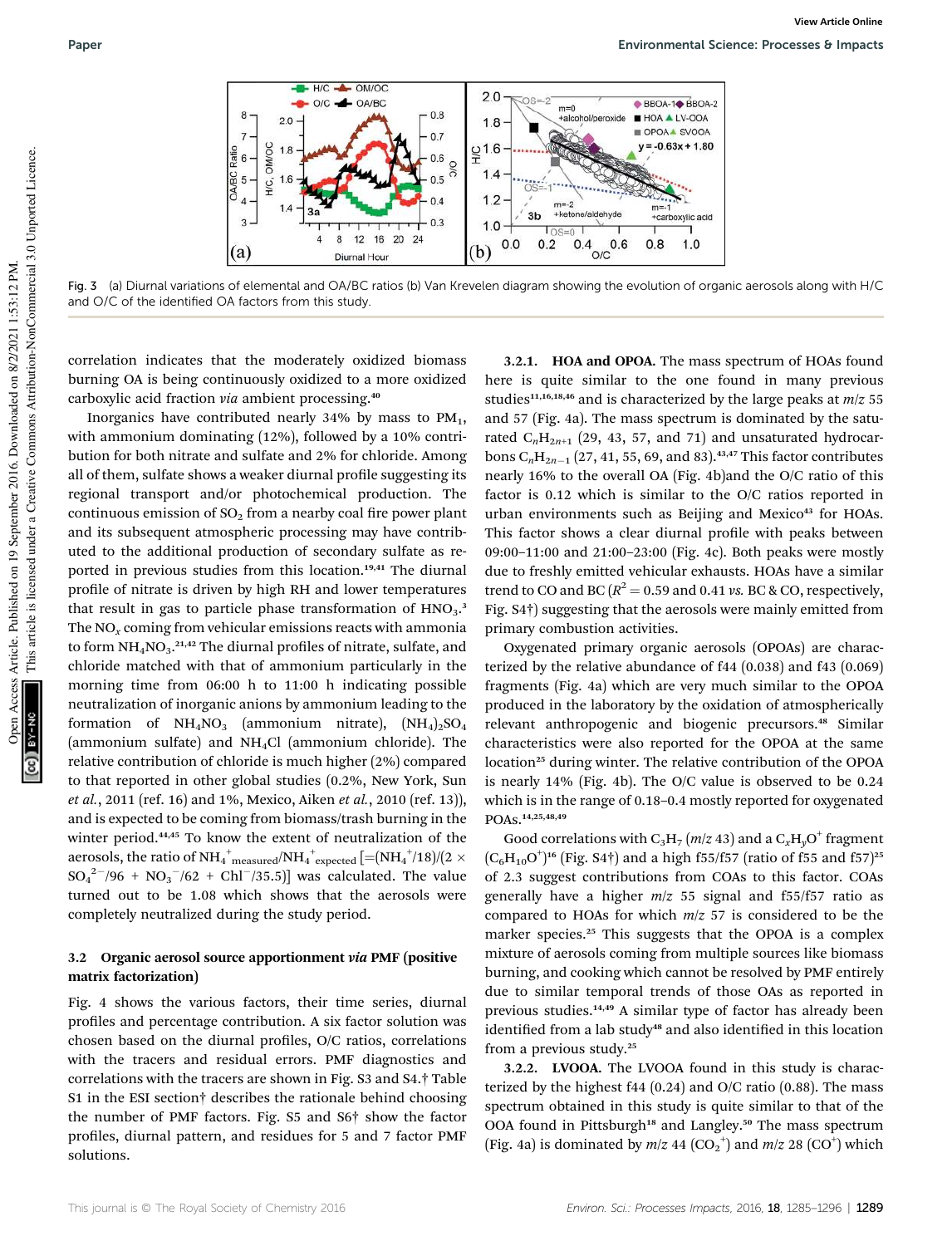

Fig. 4 AMS-PMF factors for OAs: (a) the *m*/*z* spectra for the 6 factor solution, (b) percent contribution of the different factors resolved in PMF, and (c) the diurnal profiles of the different OA factors and meteorological parameters (RH & T).

together contributed 46% to the factor. The LVOOA showed a good correlation with secondary sulfate ( $R^2 = 0.56$ ) (Fig. S4†) and the CO $_2^+$  ion ( $R^2=$  0.68), indicating its low volatile nature. Similar values have been observed for other highly polluted cities, *e.g.*, Beijing in China.<sup>51</sup> An O/C ratio of 0.88 suggests its most oxidized nature among all the factors. The LVOOA mass concentration is steadily increasing from morning 06:00 h as the sun rose and reached maxima around noon (Fig. 4c). Later although it started to decrease gradually due to boundary layer expansion, it remained much higher than any other factor. This indicates that it is strongly driven by photochemical oxidation of primary and semi-volatile organic aerosols.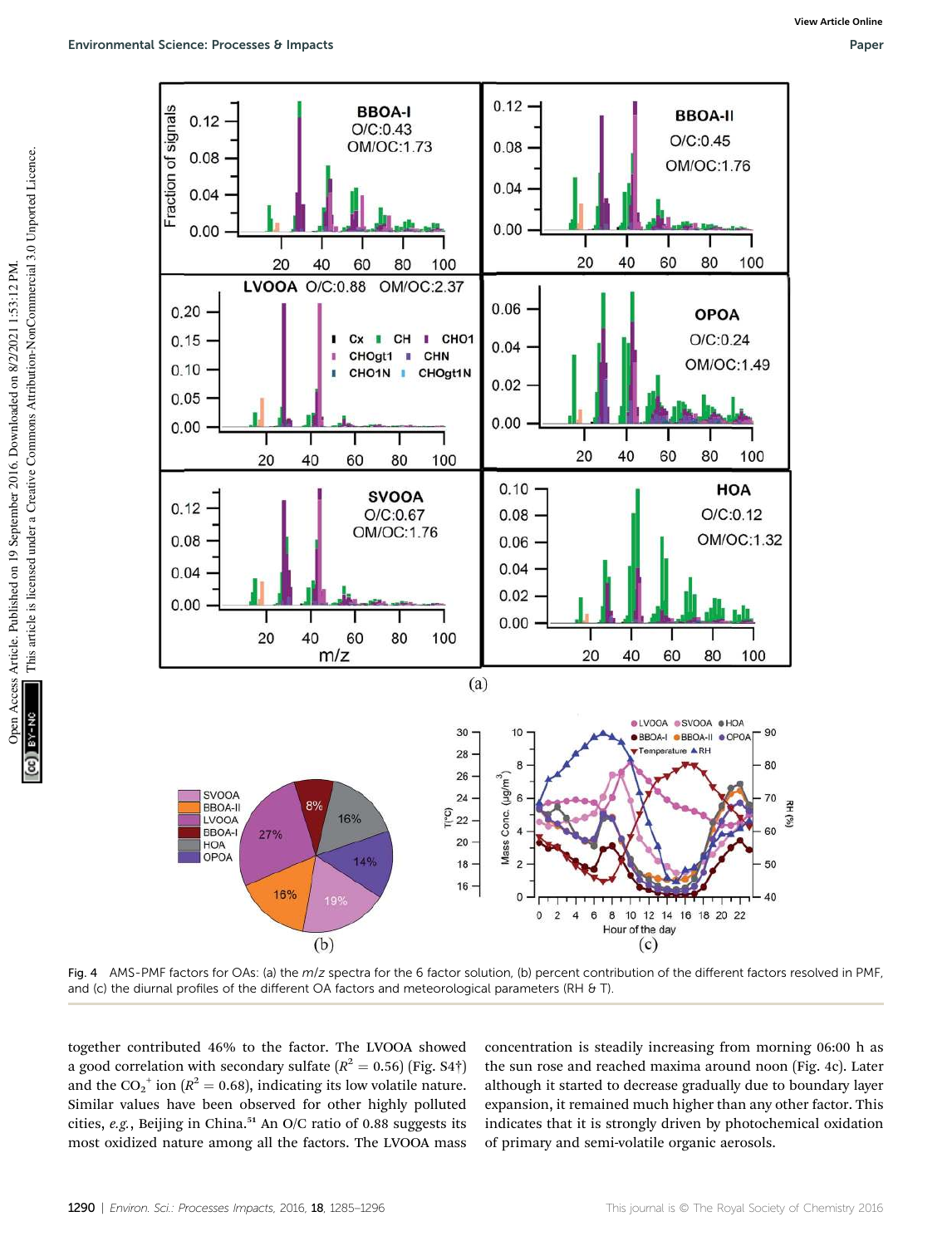3.2.3. SVOOA. The mass spectrum of the SVOOA (Fig. 4a) has a relatively lower O/C (0.67) and higher f43 (0.0807) compared to that of the LVOOA (21% higher than LVOOA's f43). The mass spectrum is similar to those found in Beijing $52$  and Pittsburgh.<sup>18</sup> The time series strongly correlates with secondary nitrate  $(R^2 = 0.86)$ , indicating its semi volatile nature<sup>17,18</sup> (Fig. S4†). The diurnal pattern (Fig. 4c) showed a peak around 09:00 hours just after HOA and BBOA peaked although SVOOA concentration started increasing from early morning, most likely due to the fresh formation of the OOA due to photochemistry. Afterward, this factor continuously decreased, possibly due to boundary layer expansion and photochemical conversion to the LVOOA. However, it remained signicantly higher than other primary emissions which suggests that the SVOOA probably forms from the oxidation of primary emissions like HOAs and BBOAs<sup>17</sup> and/or continued conversion of less oxidized gas phase products into the particle phase. During the FM period, the contribution from LV and SV-OOA increased slightly to 43% during this study from 34% of DJ period.<sup>24</sup>

3.2.4. BBOA. The  $m/z$  tracers for BBOA identification are  $m/z$  60 and 73 which represent the fragments  $\left(C_2\right)H_4O_2^+$  and  $\rm{C_3H_5O_2}^+$ ) of levoglucosan  $\rm{(C_6H_{10}O_5)}$ .<sup>40,43</sup> Two BBOAs are found in this study *via* PMF analysis (Fig. 4a) with very little O/C difference: BBOA-I (0.43) and BBOA-II (0.46). The mass spectrum of BBOA-I is very much similar to the trash<sup>53</sup> and pine burning OA<sup>54</sup> spectrum. Both the BBOA factors correlate strongly with  $C_2H_4O_2^{\text{+}}$  ( $R^2 = 0.96$  and 0.76, respectively). Both the BBOAs have similar diurnal profiles (Fig. 4c) with two peaks

around 08:00 h and 22:00 h. It could be due to local wood burning generally practiced for heating purposes. However, a closer look reveals some of the salient differences in their mass spectrum. BBOA-II has a higher f44/f43 ratio  $(=2.06)$  than BBOA-1  $(=1.12)$ , which indicates that organic (carboxylic) acid moieties are dominant over carbonyl moieties in BBOA-II. BBOA-I has relatively more contributions from higher *m*/*z* fragments (% of total f signal at  $>m/z$  100 = 11%) than BBOA-II (% of total signal at  $>m/z$  100 = 3%), indicating different types of biomass or burning conditions. Many previously filed studies have already reported various types of BBOA factors<sup>25,55</sup> and laboratory studies showed that depending upon type of biomass and burning condition their mass spectra can differ greatly.<sup>56,57</sup> In Kanpur apart from wood, people burn different types of biomasses like cow dung, plastics, tires, etc,<sup>58</sup> so identification of different types of BBOAs is not surprising and has already been reported in previous studies from the same location.<sup>24,25</sup> The average mass contribution of BBOA-I (8%) is smaller than that of BBOA-II (16%) (Fig. 4b).

It is also interesting to note that the HOA and OPOA seemed to be aligned with a slope of  $-2$  in the Van Krevelen diagram (Fig. 3b) while BBOAs and other oxidized OAs aligned along  $a -1$  or even shallower line. This is in line with the understanding that less oxidized OAs are first oxidized by addition of less oxidized carbonyl groups while already oxidized OAs are further oxidized by addition of highly oxidized carboxylic and/or peroxide groups.<sup>38</sup> Similar diurnal trends of OPOAs, BBOAs and HOAs can be explained by the fact that they are all primary OAs



Fig. 5 Air masses arriving at Kanpur (latitude and longitudes are mentioned of Kanpur as the source) as identified from back trajectory analysis. Bar charts show average composition and mass concentrations of NR-PM<sub>1</sub> and different types of OAs in upper and lower panels, respectively  $C1 \cdots C6$  refer to clusters 1 to 6.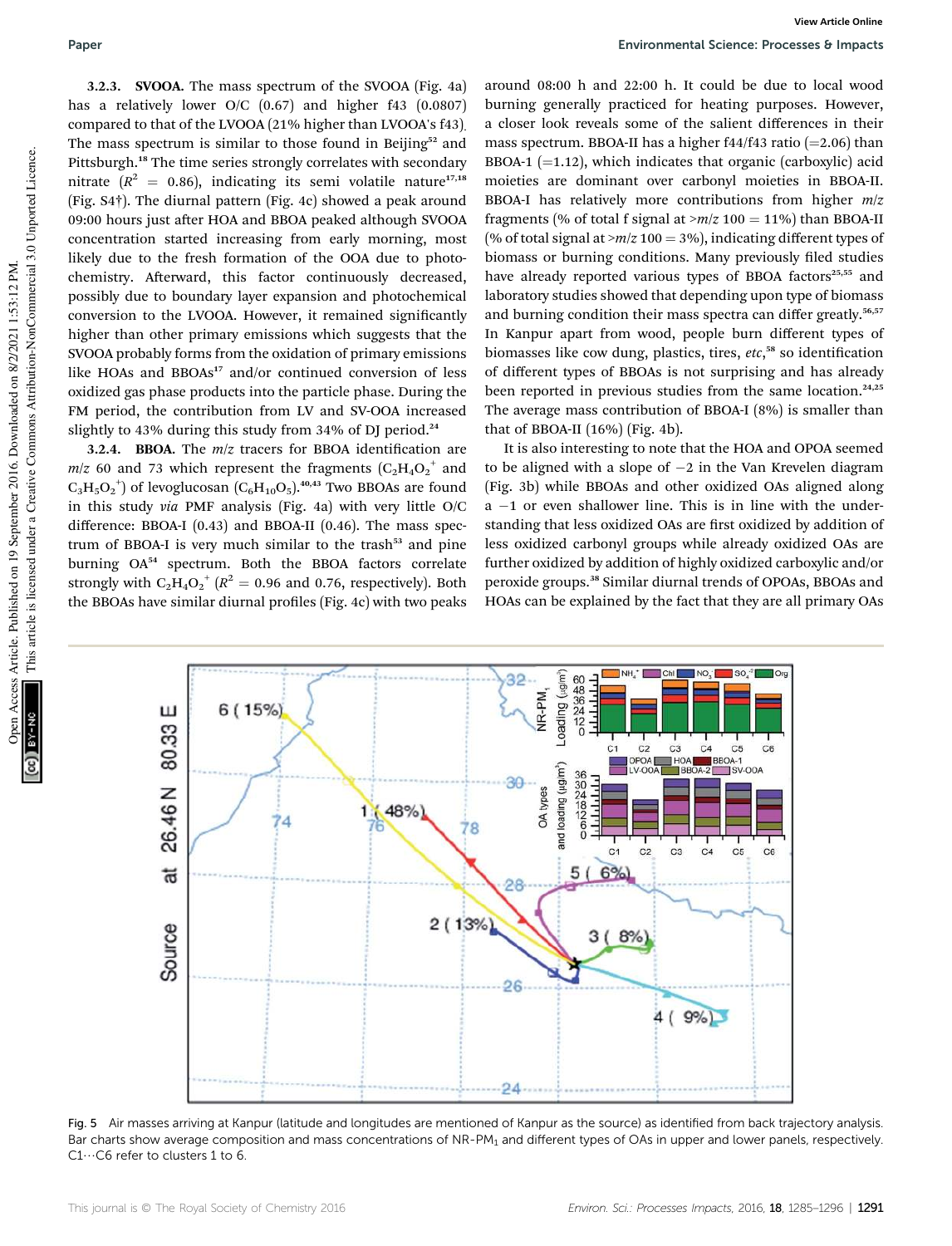and have similar temporal emission profiles. Biomass burning activities generally occurred in late evening to night and early morning periods during winter, overlapping with traffic rush hours. The OPOA factor identified in this study has a similar diurnal profile to that reported earlier from this location.<sup>25</sup> Several previous AMS-PMF based studies<sup>14,43,49</sup> reported that sources with similar temporal emission profiles (like HOAs, COAs, BBOAs, etc.) are not always clearly separated by PMF and residues of the BBOA factor may influence the HOA or COA factor. So, similar temporal trends of the sources of different types of OAs thus may have resulted in their similar diurnal trends.

#### 3.3 Back trajectory analysis

Different back trajectories (BTs) and corresponding PM<sub>1</sub> chemical compositions are shown in Fig. 5 (and S7†).

It can be seen from Fig. 5 that the site was influenced both by local and long-range transported aerosols and majority of the times air masses were arriving from the NW direction. Arrival timings of back trajectories are evenly distributed between day and night with % of daytime (06:00–18:00 hours) trajectories varied within a narrow range of 42-54%. In terms of  $NR$ - $PM_1$ concentrations, clusters 2 and 6 (C2 & C6, Fig. 5) are the least polluted ones. These two trajectories are coming from locations where fewer industries are present (as per industrial maps of India and Pakistan), so that might be the reason for them being less polluted, while the other trajectories are coming mostly from relatively more industry populated areas. In terms of NR- $PM_1$  composition, there is not much difference among the various trajectories. However, in terms of OA composition, the airmass associated with cluster 6, which traveled the longest path, contains slightly higher relative contributions from the most oxidized LVOOA (Fig. S7,† the difference is statistically significant,  $p < 0.002$ ), indicating more processing time for OAs due to the longest travel path.

#### 3.4 High and low pollution events

To understand the impact of high aerosol loading on the OA aerosol composition and chemistry, the whole campaign is further divided into two segments of high and low pollution events. High pollution events (HPEs) are marked when total PM<sub>1</sub> loading is greater than the 75<sup>th</sup> percentile of the entire campaign PM<sub>1</sub> loading value, which in this case is 76  $\mu$ g m<sup>-3</sup>. Low pollution events (LPEs) are marked when  $PM_1$  loading is less than the 25<sup>th</sup> percentile of its entire campaign  $PM<sub>1</sub>$  loading value, in this case,  $30 \mu g$  m<sup>-3</sup>.<sup>59</sup> As a whole, average aerosol loading during the HPE  $(100 \mu g m^{-3})$  was 4 times more compared to that during the LPE (22  $\mu$ g m<sup>-3</sup>), Fig. 6. Emissions were higher during the HPE as average BC values during this period  $(8 \mu g m^{-3})$  were almost thrice as high compared to that during the LPE  $(3 \mu g m^{-3})$ . Also the average CO value was almost 20–30% higher during the HPE compared to that during the LPE. Meteorological parameters during the HPE were also more suitable for pollution accumulation than the LPE, with lower wind speeds  $(1.2 \text{ m s}^{-1} \text{ vs. } 1.9)$ m s<sup>-1</sup>), solar radiation (430 W m<sup>-2</sup> vs. 510 W m<sup>-2</sup>), temperature (18 °C *vs.* 26 °C), boundary layer height (500 m *vs.* 850 m) and higher RH (76% *vs.* 49%). Most of the HPEs occurred during night (70% of all HPE data points) while LPEs were more evenly distributed between day and night (58% & 42% of all LPE data points, respectively) periods. In terms of overall  $PM<sub>1</sub>$  composition these events are not very different (Fig. 6), only the sulfate and BC contributions were enhanced slightly during the LPE compared to the HPE while relative contributions of OA remained very similar during both types of events. However, drastic changes can be seen in the OA composition (Fig. 6) with complete dominance of the most oxidized LVOOA during the LPE, with 3 times higher contributions to the OA (52%) compared to the HPE (19%) period.

In contrast, the relative contribution of the SVOOA to the total OA decreased by 3 times from the HPE (22%) to LPE (8%).



Fig. 6  $PM<sub>1</sub>$  (left panels) and OA (right panels) concentrations and compositions during various events of the entire campaign. HPEs = high pollution events and  $LPEs = low$  pollution events.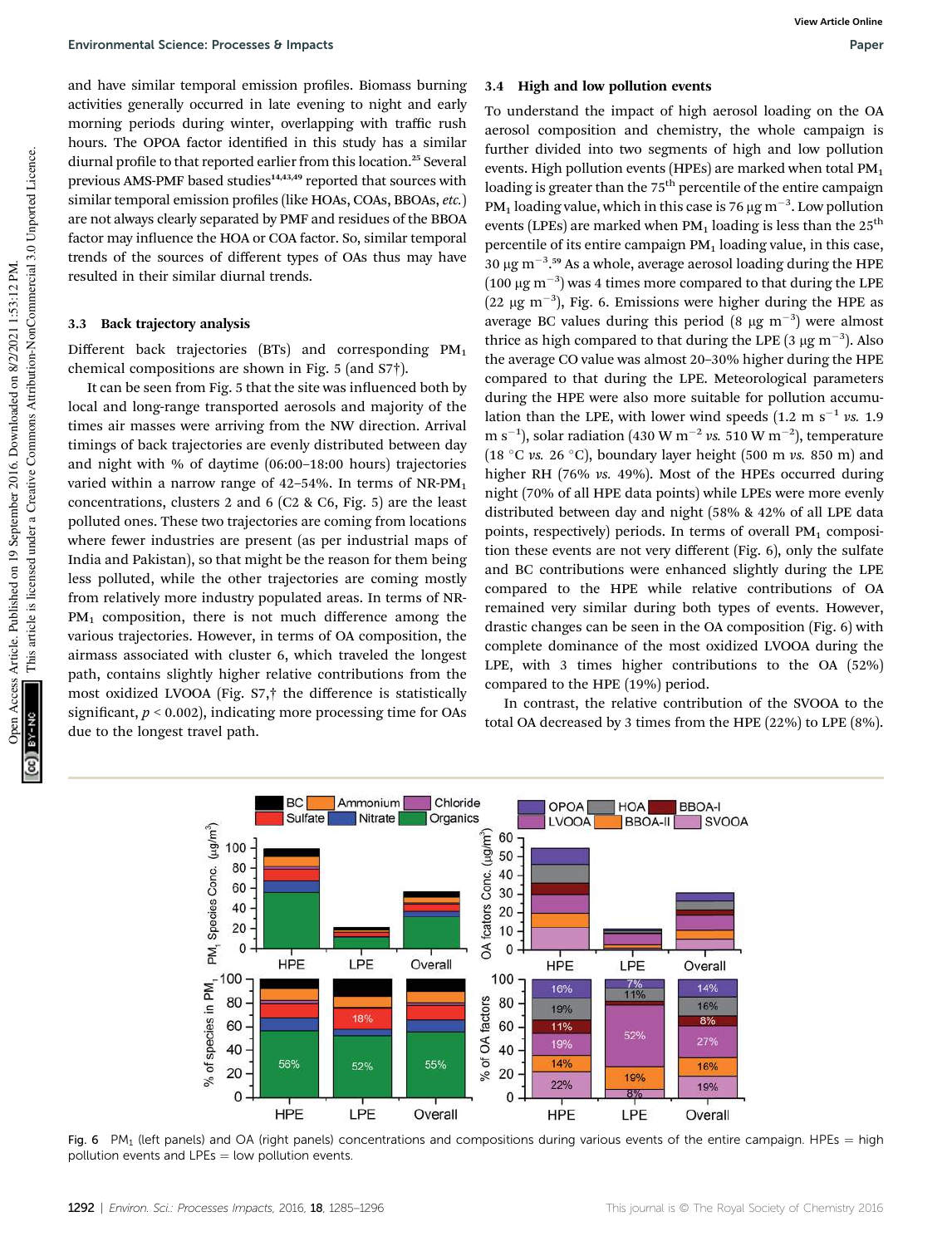In terms of mass, the SVOOA decreased 10 times from the HPE to LPE, 8.51  $\mu$ g m $^{-3}$  to 0.81  $\mu$ g m $^{-3}$ . However, the LVOOA decreased only by 50% from the HPE  $(10.25 \text{ µg m}^{-3})$  to LPE (5.87  $\mu$ g m<sup>-3</sup>), this has led to the complete dominance of the LVOOA in OA composition during the LPE. Apart from these differences, Fig. 6 clearly shows that the LPE is dominated more by the oxidized OA with 60% contributions from SV + LVOOA while the HPE only has  $41\%$  contributions from SV + LVOOA. This dominance of the oxidized OA during the LPE is also quite evident from the much higher O/C ratio of the ambient OA (0.58) compared to that of the HPE (0.46). Higher OA loading favors gas to particle conversion of less oxidized gas phase oxidation products, thus bringing down the overall O/C ratio. In contrast, low OA loading favors partitioning of more oxidized gas phase products leading to an enhancement in the overall O/C ratio.<sup>39,60</sup> Apart from this, the more primary OA contribution during the HPE may have also contributed to its observed lower O/C ratio. Slopes of the Van Krevelen diagram (H/C *vs.* O/C plot, Fig. S8†) also differ during the two types of events, the LPE has a shallower slope of  $-0.54$  compared to a steep slope of  $-0.68$  during the HPE. This indicates that for every unit of O/C increase, the H/C ratio will go down much more quickly during the HPE. Usually, a shallower slope means a different mechanism and/or addition of various functional groups to organic molecules, but the mixing of various types of OAs in different proportions can also result in different slopes in a VK diagram.<sup>24</sup>

#### 3.5 Comparison with wintertime aerosol characteristics

To better understand how late wintertime aerosol composition, chemistry, and evolution change from the peak winter period, a comparison is made. During the December–January (DJ) period of 2012-13, the total NR-PM<sub>1</sub> and organic aerosols loading were much higher (139 and 94  $\mu$ g m $^{-3}$ , respectively)<sup>24</sup> compared to what is observed in this study (51 and 32  $\mu$ g m<sup>-3</sup>, respectively) during the February–March (FM) period. Several factors like meteorology and changes in emissions can result in such a massive decrease from the peak winter period. RH and

temperature during DJ were very different from those in FM. On average, DJ RH (82%) was much higher than that in FM (RH  $=$ 64%) while the opposite is true for average temperature (15  $\degree$ C and 22  $\mathrm{^{\circ}C}$ , respectively). During the DJ period several fog events were observed while none occurred in the FM period, stagnant conditions during the foggy periods made the accumulation of pollutants more feasible. The average boundary layer (BL) height during the DJ period was 279 m while during the FM period it was 626 m [obtained from National Oceanic and Atmospheric Administration (NOAA) Air Resources Laboratory (ARL)], a factor of two times higher than that in the DJ period. However, average night time BL heights of the two periods (70 m *vs.* 108 m, for DJ & FM periods, respectively) are relatively closer compared to average daytime BL heights (458 m *vs.* 1149 m, for DJ & FM periods, respectively). Wind speed also increased significantly from 1.08 m s<sup>-1</sup> to 1.65 m s<sup>-1</sup> during the transition from the DJ to FM period. Higher BL height and WS during this study compared to peak winter time of the DJ period indicate that pollutants were more efficiently dispersed and diluted leading to lower concentrations.

The overall compositions of  $PM<sub>1</sub>$  aerosols are very similar for DJ and FM and are with complete dominance of the OA, followed by nitrate and sulfate. However, composition, chemistry and characteristics of OAs are very different in the two periods in question. During the DJ period, OA composition was completely dominated by biomass burning OAs, both of primary and secondary (highly oxidized,  $O/C = 0.69$ ) nature.<sup>24</sup> BBOAs contributed 57% during the DJ period while BBOA contribution to OAs is found to be only 24% with the absence of a secondary (oxidized) BBOA during the FM period. Local burning activities are usually more active during the DJ period, due to much lower temperatures and frequent foggy conditions, and these activities slow down during the FM period. Contributions from HOAs have been doubled to 16% during this study period from the DJ period (7%). However, actual HOA mass concentration increased very marginally from the DJ period  $(4.70 \text{ µg m}^{-3})$  to the FM period  $(5.10 \text{ µg m}^{-3})$ , indicating that observed enhancement in HOA relative contribution is mainly caused by a reduction in other types of OAs. Apart from



Fig. 7 Van Krevelen diagram (H/C *vs.* O/C plot) and diurnal elemental ratios showing difference in slopes of OA evolution from the DJ (December–January) to FM (February–March) period. Differences in O/C ratios between DJ and FM periods are more pronounced during evening-night time frames compared to daytime ones.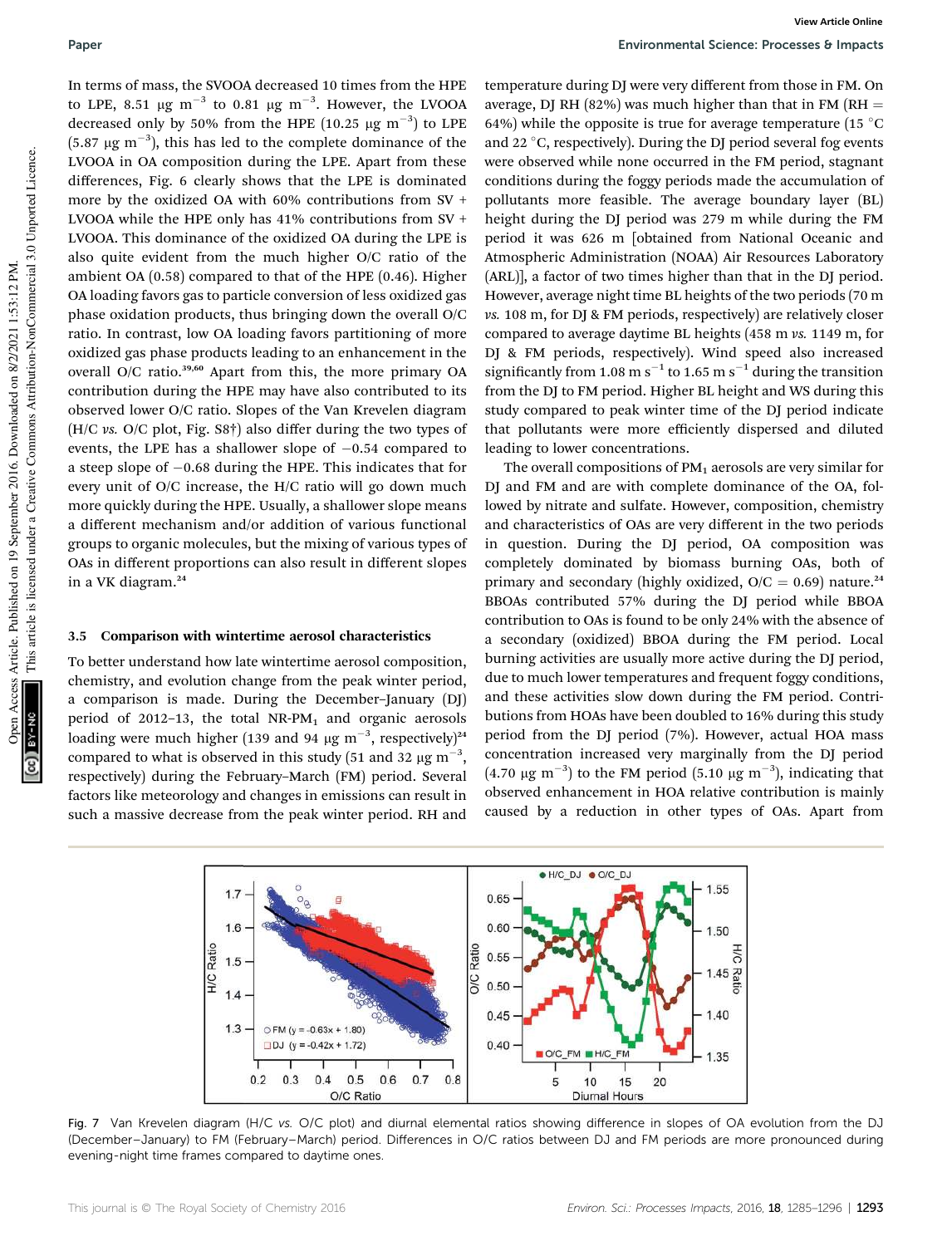composition, the oxidation levels of OAs also decreased from the DJ (0.55) to FM period (0.50) (the difference is statistically significant with  $p < 0.001$ ). The lower O/C ratio during the FM period than the DJ period is a bit surprising as solar radiation  $(483 \text{ W m}^{-2})$  was higher during FM compared to DJ  $(405 \text{ W m}^{-2})$  $\rm W~m^{-2}$ ). Apart from that, the OA loading is much lower during the present study (32  $\mu$ g m<sup>-3</sup>) compared to that of the DJ period (94 <sup>m</sup>g m<sup>3</sup> ), and a lower OA loading favors higher O/C ratio *via* gas to particle condensation of highly oxidized organics.<sup>39,60</sup> So, in spite of favorable conditions for higher oxidation ratios, the overall O/C ratio during the FM period is lower compared to the DJ period. This apparent ambiguity can be explained *via* stagnant conditions and aqueous phase oxidation during the DJ period. Stagnant conditions have allowed more processing time of OAs while due to high RH and presence of fog, aqueous phase OA oxidation is enhanced.<sup>24,61</sup> Also, the overall difference in the O/C ratio between these two periods is driven by night time differences (Fig. 7), while daytime O/C ratios are almost the same, which points towards night time fog (aqueous) oxidation and stagnant conditions. The role of enhanced aqueous oxidation during the DJ period is further supported by better correlation between night time RH and O/C ratio during that period compared to the FM one (Fig. S9†). The efficiency of aqueous phase oxidation is independent of the OA loading,<sup>62</sup> so a combination of stagnant conditions and aqueous phase oxidation had enhanced the OA oxidation level during winter despite lower solar radiations and higher OA loading. Apart from differences in OA oxidation levels, the Van Krevelen diagram (H/C *vs.* O/C plot) revealed that some differences also exist in the evolution of OAs. Slopes of the VK diagram become much steeper from the DJ period (slope  $= -0.42$ , Fig. 7) to the FM period (slope  $= -0.63$ , Fig. 7).

Usually, shallower slopes indicate addition of –COOH and –OH groups to the carbon backbone (functionalization) and/or addition of –COOH functional groups with the fragmentation of the carbon backbone. So, the differences among these slopes indicate that the mechanism of OA oxidation is possibly different from the DJ to FM period.

### 4. Conclusions

A high resolution  $PM_1$  mass spectrum is obtained from a HR-ToF-AMS at an urban location (Kanpur city) in the Indo Gangetic plain. Organic aerosols dominate the  $PM<sub>1</sub>$  mass with 54% followed by inorganics (36%) and BC (10%). PMF is applied to AMS organic mass spectra to know the different sources and types of OAs contributing to the ambient OA. PMF revealed 6 factors including one highly oxidized and aged LVOOA, moderately oxidized SVOOA, two very similar types of BBOAs with very little O/C variation, one freshly generated primary organic aerosol, HOA, and one oxygenated POA, OPOA. Overall, the OA composition is almost equally divided into primary and secondary OA factors, with  $LV + SV-OOA$  contributing 46% of total OA while the rest is primary OA factors (BBOA-I, II + HOA + OPOA). However, OA composition and O/C ratios differ significantly from high to low pollution periods as observed during the study. The HPE has 25% lower O/C ratio and 50% lesser

contributions from OOAs compared to the LPE, clearly demonstrating the impact of pollution and higher OA loading on OA oxidation. Overall, the OA composition and chemistry observed in this study also differ significantly from those of the DJ (peak winter) period. During the DJ period, OAs were more oxidized in spite of lower solar radiation and completely dominated by primary and secondary BBOA factors. Also, the evolution of OAs took place differently along a much shallower slope in H/C *vs.* O/C space than that observed in this present study. These findings indicate that chemistry of the ambient OA was very different in the DJ period compared to this study period. Stagnant conditions, high RH and frequent fog events may have allowed more processing time and enhanced aqueous phase oxidation during the DJ period compared to this study, causing such differences. Back trajectory analysis indicated that the study location was influenced both by regional and longrange transported aerosols; however, major differences in composition and chemistry were more impacted by local sources, meteorology and processings. This information provides valuable insights into late winter chemistry of the organic aerosols at the study location and highlights the signicant changes that occur in OA composition and evolution from the peak winter to late winter period.

### Acknowledgements

We are grateful to IIT Kanpur for providing us a HR-ToF-AMS for research purposes.

### References

- 1 M. Kanakidou, J. H. Seinfeld, S. N. Pandis, I. Barnes, F. J. Dentener, M. C. Facchini, R. Van Dingenen, B. Ervens, A. Nenes, C. J. Nielsen, E. Swietlicki, J. P. Putaud, Y. Balkanski, S. Fuzzi, J. Horth, G. K. Moortgat, R. Winterhalter, C. E. L. Myhre, K. Tsigaridis, E. Vignati, E. G. Stephanou and J. Wilson, *Atmos. Chem. Phys.*, 2005, 5, 1053–1123.
- 2 D. W. Dockery and C. A. Pope, *Annu. Rev. Public Health*, 1994, 15, 107–132.
- 3 J. H. Seinfeld and S. N. Pandis, *Atmospheric Chemistry and Physics: From Air Pollution to Climate Change*, Wiley, Sussex, 2nd edn, 2006, vol. 2.
- 4 M. Hallquist, J. C. Wenger, U. Baltensperger, Y. Rudich, D. Simpson, M. Claeys, J. Dommen, N. M. Donahue, C. George, A. H. Goldstein, J. F. Hamilton, H. Herrmann, T. Hoffmann, Y. Iinuma, M. Jang, M. E. Jenkin, J. L. Jimenez, A. Kiendler-Scharr, W. Maenhaut, G. McFiggans, T. F. Mentel, A. Monod, A. S. H. Prévôt, J. H. Seinfeld, J. D. Surratt, R. Szmigielski and J. Wildt, *Atmos. Chem. Phys.*, 2009, 9, 5155–5236.
- 5 Q. Zhang, J. L. Jimenez, M. R. Canagaratna, I. M. Ulbrich, N. L. Ng, D. R. Worsnop and Y. Sun, *Anal. Bioanal. Chem.*, 2011, 401, 3045–3067.
- 6 M. C. Jacobson, H. C. Hansson, K. J. Noone and R. J. Charlson, *Rev. Geophys.*, 2000, 38, 267–294.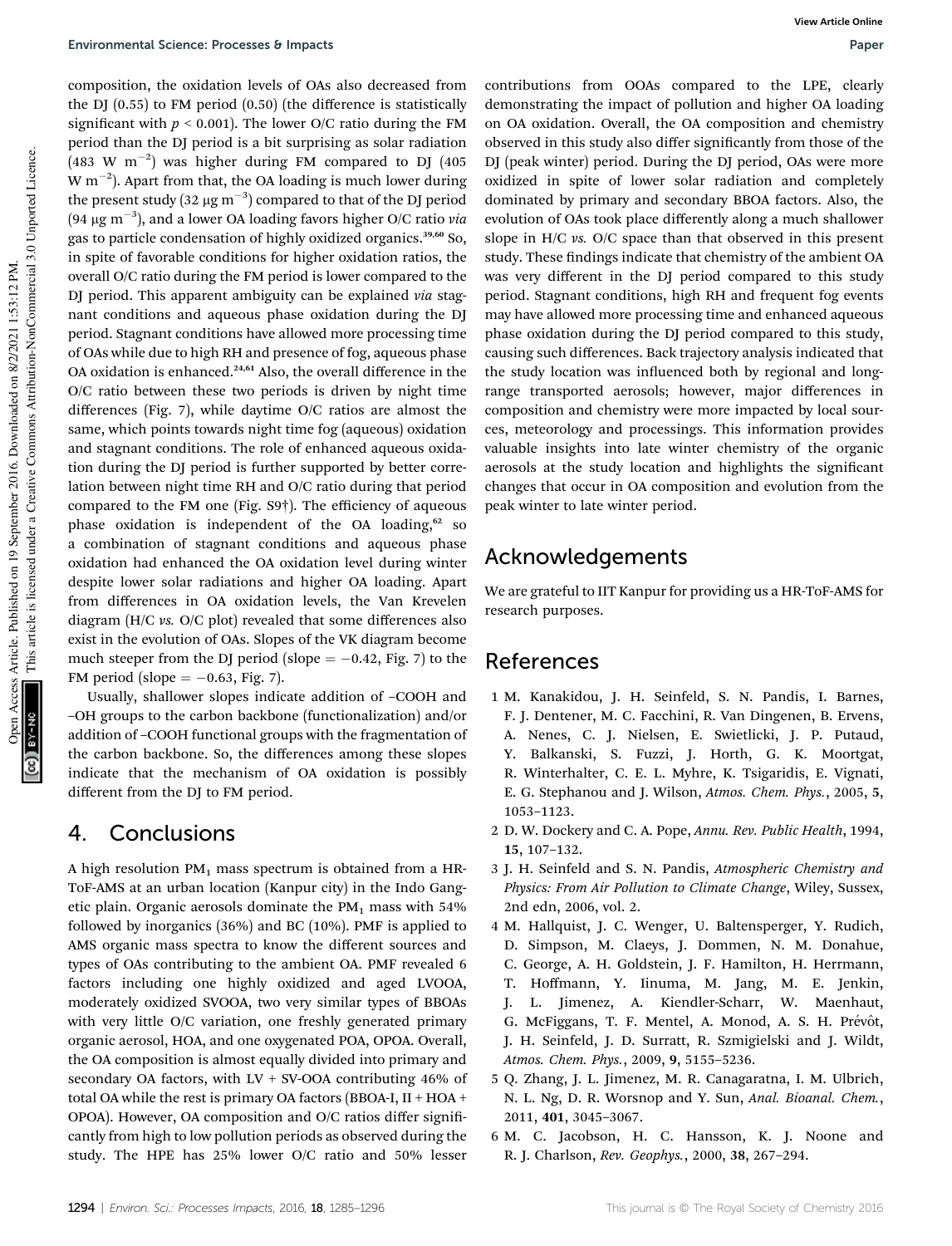- 7 P. F. DeCarlo, J. R. Kimmel, A. Trimborn, M. J. Northway, J. T. Jayne, A. C. Aiken, M. Gonin, K. Fuhrer, T. Horvath, K. S. Docherty, D. R. Worsnop and J. L. Jimenez, *Anal. Chem.*, 2006, 78, 8281–8289.
- 8 M. R. Canagaratna, J. T. Jayne, J. L. Jimenez, J. D. Allan, M. R. Alfarra, Q. Zhang, T. B. Onasch, F. Drewnick, H. Coe, A. Middlebrook, A. Delia, L. R. Williams, A. M. Trimborn, M. J. Northway, P. F. DeCarlo, C. E. Kolb, P. Davidovits and D. R. Worsnop, *Mass Spectrom. Rev.*, 2007, 26, 185–222.
- 9 Q. Zhang, J. L. Jimenez, D. R. Worsnop and M. Canagaratna, *Environ. Sci. Technol.*, 2007, 41, 3213–3219.
- 10 Q. Zhang, J. L. Jimenez, M. R. Canagaratna, J. D. Allan, H. Coe, I. Ulbrich, M. R. Alfarra, A. Takami, A. M. Middlebrook, Y. L. Sun, K. Dzepina, E. Dunlea, K. Docherty, P. F. DeCarlo, D. Salcedo, T. Onasch, J. T. Jayne, T. Miyoshi, A. Shimono, S. Hatakeyama, N. Takegawa, Y. Kondo, J. Schneider, F. Drewnick, S. Borrmann, S. Weimer, K. Demerjian, P. Williams, K. Bower, R. Bahreini, L. Cottrell, R. J. Griffin, J. Rautiainen, J. Y. Sun, Y. M. Zhang and D. R. Worsnop, *Geophys. Res. Lett.*, 2007, 34, L13801.
- 11 V. A. Lanz, M. R. Alfarra, U. Baltensperger, B. Buchmann, C. Hueglin and A. S. H. Prévôt, *Atmos. Chem. Phys.*, 2007, 7, 1503–1522.
- 12 P. Paatero and U. Tapper, *Environmetrics*, 1994, 5, 111–126.
- 13 A. C. Aiken, B. de Foy, C. Wiedinmyer, P. F. DeCarlo, I. M. Ulbrich, M. N. Wehrli, S. Szidat, A. S. H. Prévôt, J. Noda, L. Wacker, R. Volkamer, E. Fortner, J. Wang, A. Laskin, V. Shutthanandan, J. Zheng, R. Zhang, G. Paredes-Miranda, W. P. Arnott, L. T. Molina, G. Sosa, X. Querol and J. L. Jimenez, *Atmos. Chem. Phys.*, 2010, 10, 5315–5341.
- 14 L. Y. He, Y. Lin, X. F. Huang, S. Guo, L. Xue, Q. Su, M. Hu, S. J. Luan and Y. H. Zhang, *Atmos. Chem. Phys.*, 2010, 10, 11535–11543.
- 15 C. Mohr, P. F. DeCarlo, M. F. Heringa, R. Chirico, J. G. Slowik, R. Richter, C. Reche, A. Alastuey, X. Querol, R. Seco, J. Peñuelas, J. L. Jimenez, M. Crippa, R. Zimmermann, U. Baltensperger and A. S. H. Prévôt, *Atmos. Chem. Phys.*, 2012, 12, 1649–1665.
- 16 Y. L. Sun, Q. Zhang, J. J. Schwab, W. N. Chen, M. S. Bae, Y. C. Lin, H. M. Hung and K. L. Demerjian, *Atmos. Chem. Phys.*, 2011, 11, 12737–12750.
- 17 J. L. Jimenez, M. R. Canagaratna, N. M. Donahue, A. S. H. Prévôt, Q. Zhang, J. H. Kroll, P. F. DeCarlo, J. D. Allan, H. Coe, N. L. Ng, A. C. Aiken, K. S. Docherty, I. M. Ulbrich, A. P. Grieshop, A. L. Robinson, J. Duplissy, J. D. Smith, K. R. Wilson, V. A. Lanz, C. Hueglin, Y. L. Sun, J. Tian, A. Laaksonen, T. Raatikainen, J. Rautiainen, P. Vaattovaara, M. Ehn, M. Kulmala, J. M. Tomlinson, D. R. Collins, M. J. Cubison, E. J. Dunlea, J. A. Huffman, T. B. Onasch, M. R. Alfarra, P. I. Williams, K. Bower, Y. Kondo, J. Schneider, F. Drewnick, S. Borrmann, S. Weimer, K. Demerjian, D. Salcedo, L. Cottrell, R. Griffin, A. Takami, T. Miyoshi, S. Hatakeyama, A. Shimono, J. Y. Sun, Y. M. Zhang, K. Dzepina, J. R. Kimmel, D. Sueper, J. T. Jayne, S. C. Herndon, A. M. Trimborn,

L. R. Williams, E. C. Wood, A. M. Middlebrook, C. E. Kolb, U. Baltensperger and D. R. Worsnop, *Science*, 2009, 326, 1525–1529.

- 18 I. M. Ulbrich, M. R. Canagaratna, Q. Zhang, D. R. Worsnop and J. L. Jimenez, *Atmos. Chem. Phys.*, 2009, 9, 2891–2918.
- 19 T. Gupta and A. Mandariya, *Environ. Sci. Pollut. Res.*, 2013, 20, 5615–5629.
- 20 D. K. Singh, Lakshay and T. Gupta, *Environ. Sci. Pollut. Res.*, 2014, 21, 4551–4564.
- 21 D. S. Kaul, T. Gupta, S. N. Tripathi, V. Tare and J. L. Collett Jr, *Environ. Sci. Technol.*, 2011, 45, 7307–7313.
- 22 K. Ram, S. N. Tripathi, M. M. Sarin and D. Bhattu, *Atmos. Environ.*, 2014, 89, 655–663.
- 23 V. Tare, S. N. Tripathi, N. Chinnam, A. K. Srivastava, S. Dey, M. Manar, V. P. Kanawade, A. Agarwal, S. Kishore, R. B. Lal and M. Sharma, *J. Geophys. Res.*, 2006, 111, D23210.
- 24 A. Chakraborty, D. Bhattu, T. Gupta, S. N. Tripathi and M. R. Canagaratna, *J. Geophys. Res.: Atmos.*, 2015, 120, 9006–9019.
- 25 D. Bhattu and S. N. Tripathi, *J. Geophys. Res.: Atmos.*, 2015, 120, 766–783.
- 26 Q. Zhang, M. R. Canagaratna, J. T. Jayne, D. R. Worsnop and J. L. Jimenez, *J. Geophys. Res.*, 2005, 110, D07S09.
- 27 S. N. Tripathi, V. Tare, N. Chinnam, A. K. Srivastava, S. Dey, A. Agarwal, S. Kishore, R. B. Lal, M. Manar, V. P. Kanwade, S. S. S. Chauhan, M. Sharma, R. R. Reddy, K. R. Gopal, K. Narasimhulu, L. S. S. Reddy, S. Gupta and S. Lal, *J. Geophys. Res., D: Atmos.*, 2006, 111, D23209.
- 28 P. Liu, P. J. Ziemann, D. B. Kittelson and P. H. McMurry, *Aerosol Sci. Technol.*, 1995, 22, 293–313.
- 29 P. Liu, P. J. Ziemann, D. B. Kittelson and P. H. McMurry, *Aerosol Sci. Technol.*, 1995, 22, 314–324.
- 30 J. D. Allan, *J. Geophys. Res.*, 2003, 108, 4091.
- 31 F. Drewnick, S. S. Hings, P. DeCarlo, J. T. Jayne, M. Gonin, K. Fuhrer, S. Weimer, J. L. Jimenez, K. L. Demerjian, S. Borrmann and D. R. Worsnop, *Aerosol Sci. Technol.*, 2005, 39, 637–658.
- 32 A. C. Aiken, P. F. DeCarlo and J. L. Jimenez, *Anal. Chem.*, 2007, 79, 8350–8358.
- 33 K. S. Docherty, M. Jaoui, E. Corse, J. L. Jimenez, J. H. Offenberg, M. Lewandowski and T. E. Kleindienst, *Aerosol Sci. Technol.*, 2013, 47, 294–309.
- 34 A. M. Middlebrook, R. Bahreini, J. L. Jimenez and M. R. Canagaratna, *Aerosol Sci. Technol.*, 2012, 46, 258–271.
- 35 P. Paatero, P. K. Hopke, B. A. Begum and S. K. Biswas, *Atmos. Environ.*, 2005, 39, 193–201.
- 36 G. D. Draxler and R. Rolph, *HYSPLIT (Hybrid Single-Particle Lagrangian Integrated Trajectory) Model*, NOAA, 2003.
- 37 R. Draxler, B. Stunder, G. Rolph, A. Stein and A. Taylor, *HYSPLIT4 user*'*s guide*, NOAA, 2014.
- 38 C. L. Heald, J. H. Kroll, J. L. Jimenez, K. S. Docherty, P. F. Decarlo, A. C. Aiken, Q. Chen, S. T. Martin, D. K. Farmer and P. Artaxo, *Geophys. Res. Lett.*, 2010, 37, L08803.
- 39 N. L. Ng, M. R. Canagaratna, J. L. Jimenez, P. S. Chhabra, J. H. Seinfeld and D. R. Worsnop, *Atmos. Chem. Phys.*, 2011, 11, 6465–6474.